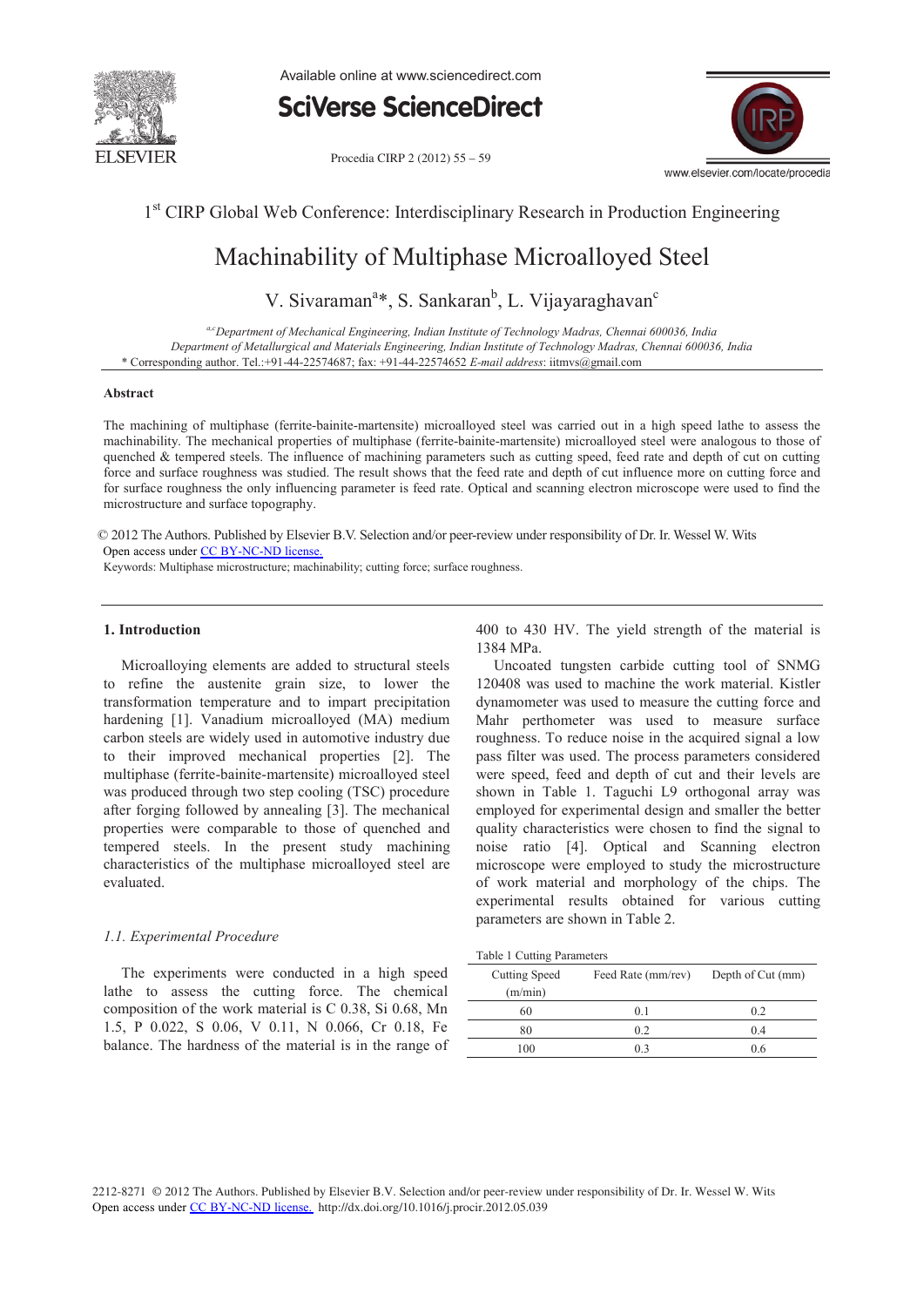#### *1.2. Microstructure of the multiphase steel*

The micrograph obtained through optical and scanning electron microscope (SEM) of the work material is shown in Figure 1. The samples were etched with 2% Nital to see the microstructure of the steel. Polygonal ferrite (PF) and bainite-martensite (BM) colonies are seen in the microstructure.



Fig. 1. Micrograph of multiphase microalloyed steel (a) Optical (b) SEM

Table 2. Experimental results for Cutting Force and Surface Roughness

| Cutting   | Cutting | Feed        | Depth  | Cutting | Surface   |
|-----------|---------|-------------|--------|---------|-----------|
| Condition | Speed   | Rate        | of Cut | Force   | Roughness |
|           | (m/min) | $(mm$ /rev) | (mm)   | (N)     | $(\mu m)$ |
| 1         | 60      | 0.1         | 0.2    | 127     | 1.20      |
| 2         | 60      | 0.2         | 0.4    | 210     | 1.70      |
| 3         | 60      | 0.3         | 0.6    | 627     | 3.10      |
| 4         | 80      | 0.1         | 0.4    | 213     | 0.80      |
| 5         | 80      | 0.2         | 0.6    | 415     | 1.20      |
| 6         | 80      | 0.3         | 0.2    | 298     | 3.50      |
| 7         | 100     | 0.1         | 0.6    | 259     | 0.61      |
| 8         | 100     | 0.2         | 0.2    | 212     | 1.44      |
| 9         | 100     | 0.3         | 0.4    | 456     | 3.10      |

# **2. Result and Discussion**

*2.1 Optimal cutting conditions*

The optimal cutting conditions for getting minimum cutting force are shown in the Fig. 2 and the optimal

parameters are found to be 60 m/min, 0.1 mm/rev, 0.2 mm. Similarly for minimum surface roughness the optimal parameter are 100 m/min, 0.1 mm/rev, 0.6 mm and is shown in Fig. 3.





Fig. 3. Main effect plot for Surface Roughness

# *2.2 Effect of Cutting Parameters*

Analysis of variance (ANOVA) for cutting force shows that the feed rate (55.29 %) influences more than depth of cut  $(39.66 \%)$  and cutting speed  $(2.15\%)$ . Similar trend is observed while machining quenched and tempered steels [5, 6] and also the cutting force acquired is almost half of the cutting force recorded while machining high strength low alloy (HSLA) steel [5]. Similarly for surface roughness the only influencing factor is feed rate (90.16%) than other two parameters namely depth of cut (5.32%) and cutting speed (4.16%). The ANOVA results obtained for cutting force and surface roughness are shown in Table 3 and Table 4.

Table 3 ANOVA for cutting force

| TAUIC 3 AINU VA TUI CUITIIIII IUICC |           |                |         |        |              |
|-------------------------------------|-----------|----------------|---------|--------|--------------|
| Symbol                              | Cutting   | Degree of      | Sum of  | Means  | Contribution |
|                                     | Parameter | freedom        | squares | square | $(\%)$       |
| А                                   | Cutting   | 2              | 3.11    | 1.55   | 2.15         |
|                                     | Speed     |                |         |        |              |
| B                                   | Feed rate | $\overline{c}$ | 79.78   | 39.89  | 55.29        |
| C                                   | Depth of  | $\overline{c}$ | 57.23   | 28.61  | 39.66        |
|                                     | cut       |                |         |        |              |
|                                     | Error     | 2              | 4.13    | 2.06   | 2.86         |
|                                     | Total     | 8              | 144.27  |        | 100          |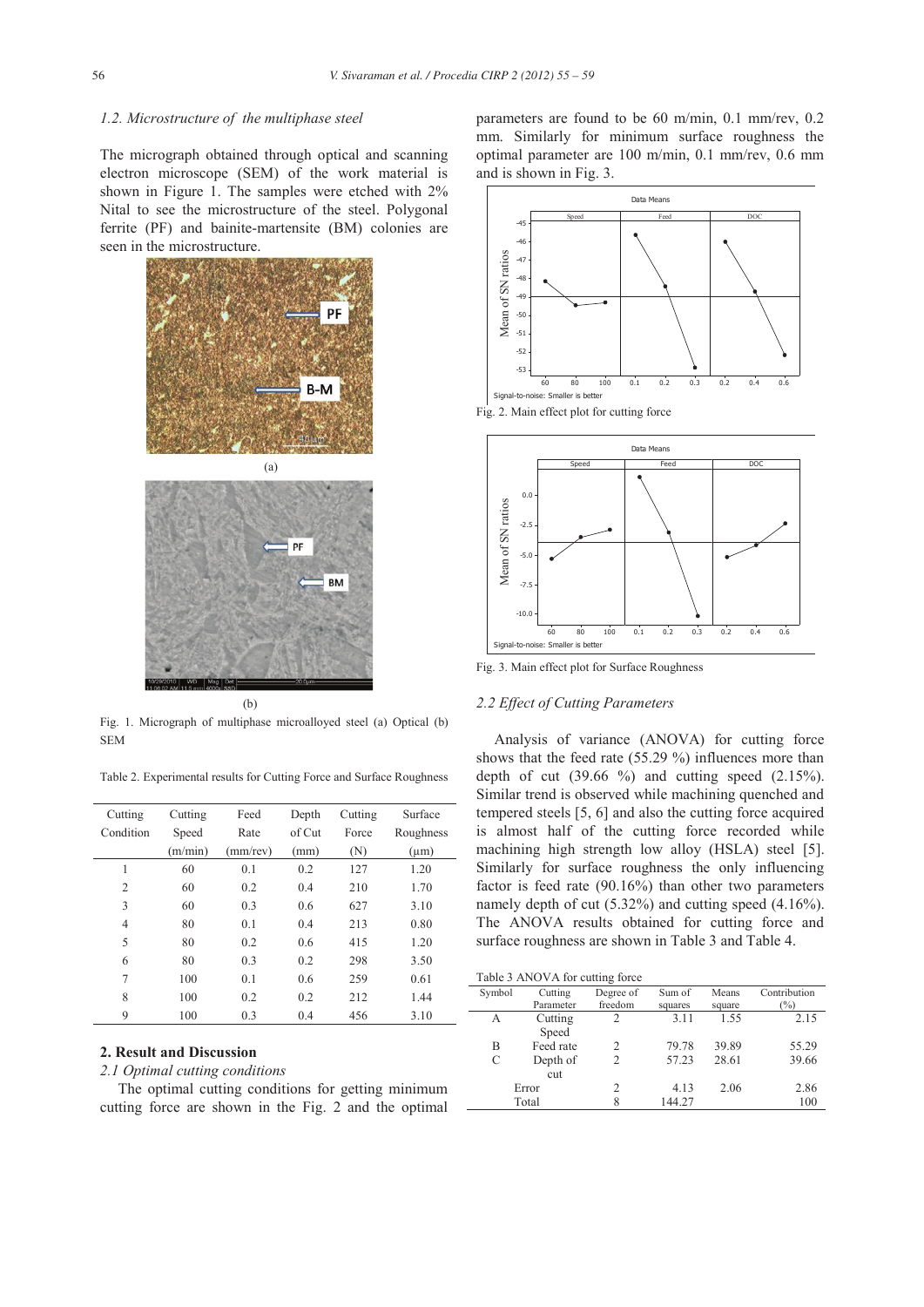|        |           |               | Ë       |        |               |
|--------|-----------|---------------|---------|--------|---------------|
| Symbol | Cutting   | Degree of     | Sum of  | Means  | Contribution  |
|        | Parameter | freedom       | squares | square | $\frac{1}{2}$ |
| А      | Cutting   | 2             | 9.67    | 4.83   | 4.16          |
|        | Speed     |               |         |        |               |
| В      | Feed rate | $\mathcal{P}$ | 209.17  | 104.58 | 90.16         |
| C      | Depth of  |               | 12.36   | 6.18   | 5.32          |
|        | cut       |               |         |        |               |
|        | Error     |               | 0.77    | 0.38   | 0.331         |
| Total  |           | 8             | 231.98  |        | 100           |

Table 4 ANOVA for Surface Roughness

3D surface plot explore the influence of feed rate and depth of cut for cutting force and surface roughness. From Fig. 4 the lowest force is recorded when feed rate and depth of cut are at minimum level. Whereas from Fig.5 minimum value for surface roughness is obtained at lower feed rate with maximum depth of cut.



Fig. 4. Surface plot for cutting force (Fc) Vs Feed, DOC



Fig. 5. Surface plot for Surface Roughness (Ra) Vs Feed, DOC

#### *2.3 Chip formation*

Both continuous and discontinuous chips were formed with spiral, curl and spring in shape. The photographs of the different chip morphology obtained are shown in Figure 6





Fig. 6. Photographic images of chips formed for various cutting conditions (a) [60m/min,0.1mm/rev,0.2mm], (b) [100m/min,0.1mm/rev,0.6mm], (c) [60m/min,0.3mm/rev,0.6mm]

Figure 6(a) shows the chip morphology for optimum cutting condition and it is clearly evidenced that discontinuous chips are formed. This is due to lower feed rate with minimum depth of cut and where as figure 6(b) shows the chip for optimum surface roughness where the chips are continuous and spiral in shape. Figure  $6(c)$  shows the chip formation for maximum cutting force (627 N) that is obtained for cutting condition 3, where the chips are found to be continuous and spring in shape.



(a)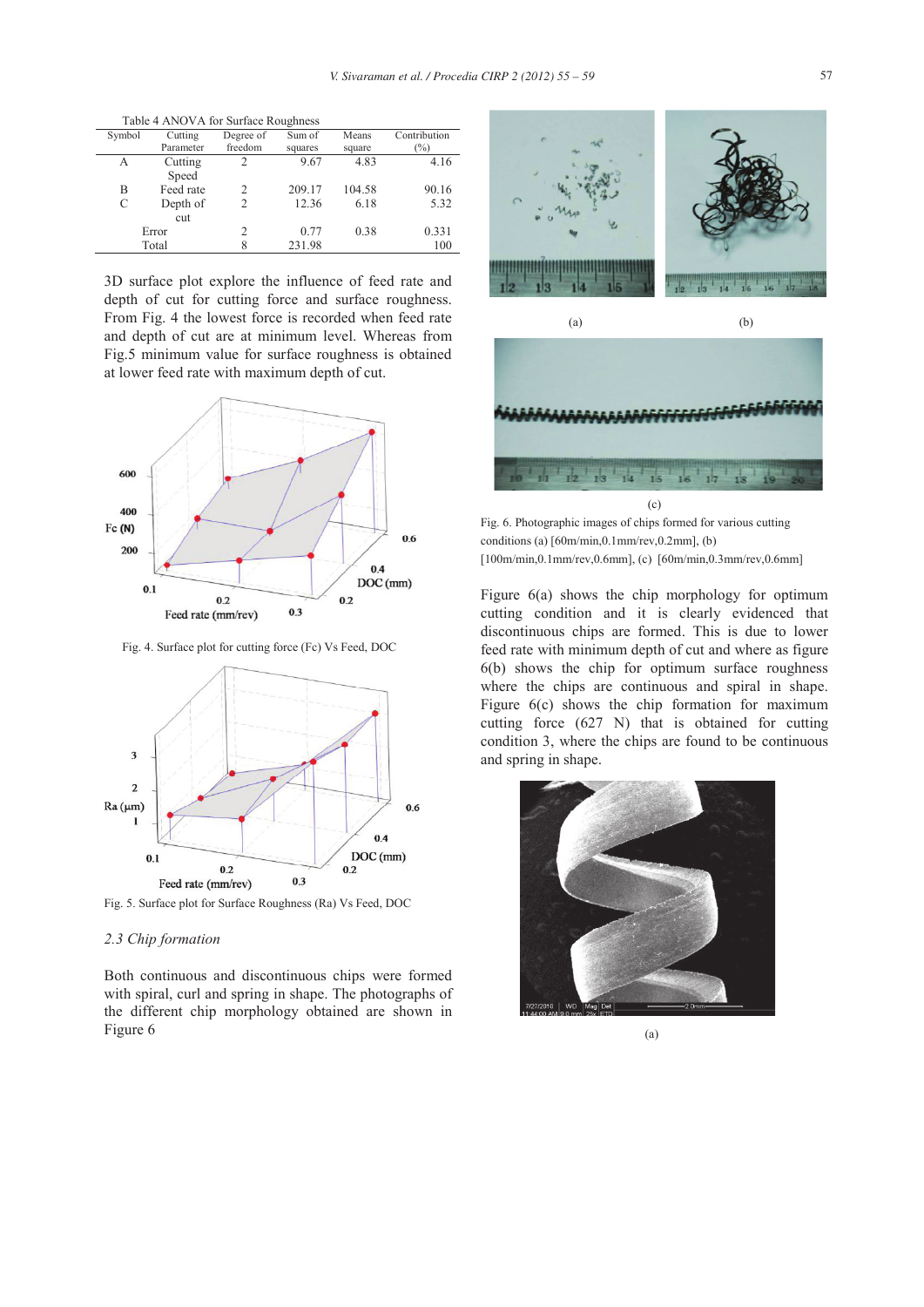

Fig. 7. SEM Micrograph showing surface topography for (a) For cutting condition [60m/min,0.3mm/rev,0.6mm] (b) For cutting condition [60m/min,0.1mm/rev,0.2mm]

The scanning electron microscope images of chips are shown in figure 7(a)  $&7(b)$ . For higher depth of cut with minimum feed rate the the chip formed are continuous and spring shape. If the depth of cut and feed rate are lowered for the same cutting speed discontinuous chips with spiral shapes are obtained.



Fig. 8. SEM Micrographs showing saw tooth formation in chips

The shear patterns and formation of saw tooth type is evidenced for cutting condition 3 and is shown in figure 8. The formations of chip for multiphase microalloyed steels are similar to the formation of chip for quenched and tempered steel [5].

#### *2.4 Comparison of cutting forces*

The cutting force obtained during machining multiphase microalloyed steel for different cutting speed is compared with AISI 4340 steel [7] for a depth of cut of 1mm with a feed of 0.2 mm/rev and is shown in figure 9. From figure 9 it is observed that AISI 4340 steel gives steady progressive reduction in force with various cutting speed.



Fig. 9. Comparison of multiphase microalloyed steel cutting forces with AISI 4340

Whereas for multiphase microalloyed steel the forces comes down up to 80 m/min beyond that the forces are in increasing trend, this may be due to influence of tool wear.

The multiphase microalloyed steel with higher yield strength of 1384 MPa produce less force compared to AISI 4340. The easy machinability of microalloyed steel is promoted by soft polygonal ferrite (PF) and bainite present in the steel.

## **3. Conclusions**

The influence of cutting parameters like cutting speed, feed rate and depth of cut on cutting force and surface roughness has been investigated and the following conclusions are drawn.

- 1. Feed rate influences more for cutting force (55.29 %) than depth of cut (39.66 %) and cutting speed (2.15 m/min) is insignificant.
- 2. For surface roughness the feed rate (90.16 %) influence more. The other two parameters such as depth of cut (5.32 %) and cutting speed (4.16 %) are insignificant
- 3. The multiphase microalloyed steel having a yield strength of 1384 MPa recorded less cutting force compared to existing high strength low alloy steel (HSLA). This shows better machinability for FBM steel
- 4. Chips formed are similar to the chips obtained during machining HSLA steel and saw tooth formation was observed for selected cutting condition.